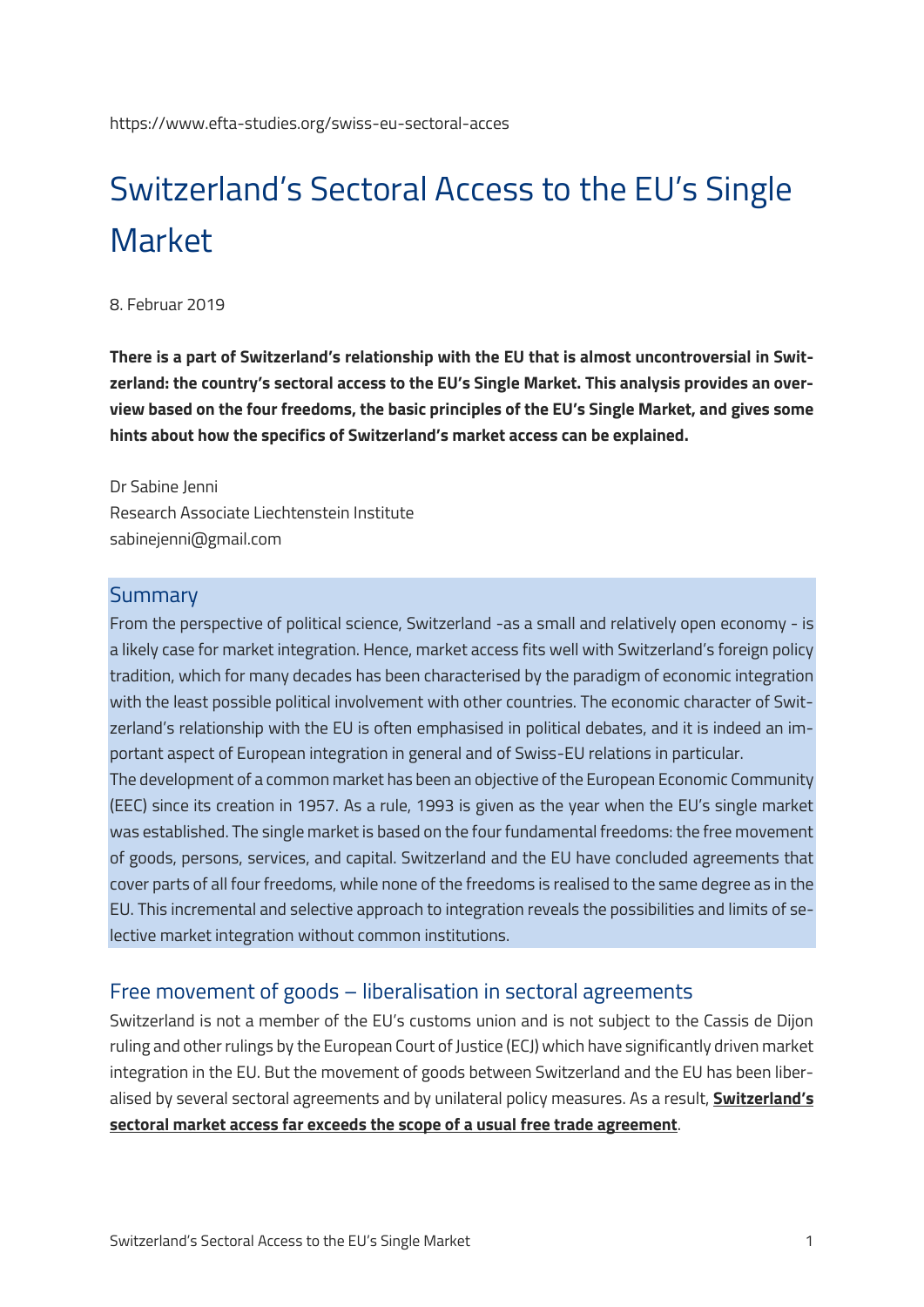The oldest agreement and the foundation stone of the liberalisation is the **[1972 Free Trade Agree](https://www.eda.admin.ch/dea/en/home/bilaterale-abkommen/ueberblick/bilaterale-abkommen-bis-1999/freihandel.html)[ment \(FTA\)](https://www.eda.admin.ch/dea/en/home/bilaterale-abkommen/ueberblick/bilaterale-abkommen-bis-1999/freihandel.html)**. It significantly reduced – and even partially abolished – tariffs on industrial goods of Swiss and EC origin and it prohibited quantitative restrictions on trade. With the Bilaterals I, free trade was extended to processed agricultural products. A **[recent study by the State Secretariat for](https://www.seco.admin.ch/seco/en/home/Publikationen_Dienstleistungen/Publikationen_und_Formulare/Aussenwirtschafts/Freihandelsabkommen/bedeutung-fha.html)  [Economic Affairs \(SECO\)](https://www.seco.admin.ch/seco/en/home/Publikationen_Dienstleistungen/Publikationen_und_Formulare/Aussenwirtschafts/Freihandelsabkommen/bedeutung-fha.html)** shows that the FTA functions well: Swiss firms are able to benefit from the tariff reductions for almost all their exports to Switzerland's neighbouring countries, all of them EU or EFTA members.

With the Bilaterals I, trade was further liberalised through the **[Public Procurement Agreement](https://www.eda.admin.ch/dea/en/home/bilaterale-abkommen/ueberblick/bilaterale-abkommen-1/oeffentliches-beschaffungswesen.html)** and the **[Mutual Recognition Agreement \(MRA\)](https://www.eda.admin.ch/dea/en/home/bilaterale-abkommen/ueberblick/bilaterale-abkommen-1/technische-handelshemmnisse.html)**. Both agreements reduce non-tariff or technical barriers to trade. The public procurement agreement reaches further than the **[WTO agreement on govern](https://www.wto.org/english/tratop_e/gproc_e/gp_gpa_e.htm)[ment procurement](https://www.wto.org/english/tratop_e/gproc_e/gp_gpa_e.htm)** as it liberalises procurement also at the municipal level and for state-owned companies.

Whereas the public procurement agreement equalises Switzerland's rights and obligations with those of a member state, the MRA is a tailor-made solution. Instead of following the Cassis de Dijon principle (cf. below), it lists specific product categories, for which Switzerland and the EU do not demand conformity assessments by their own agencies, as long as the product is legally on the market on the territory of the other party. This falls short of the EU's Cassis de Dijon principle that allows any product legally on the market in an EEA member state (EU and EFTA) to be traded in any other member state without additional requirements.

The MRA is one of the most important Swiss-EU agreements. In 2016, **[69 percent of Swiss exports](https://www.newsd.admin.ch/newsd/message/attachments/50949.pdf)  [to the EU and 61 percent of Swiss imports from the EU were covered by the agreement](https://www.newsd.admin.ch/newsd/message/attachments/50949.pdf)**, which resulted in a reduction in costs. In order to maintain this function, the agreement has been regularly updated to cover new product categories (see EFTA-Studies analysis **[Functioning of Swiss-EU](https://www.efta-studies.org/swiss-eu-functioning-of-agreements)  [Agreements: Hidden Dynamics and their Reasons](https://www.efta-studies.org/swiss-eu-functioning-of-agreements)**). Recently, sections on construction products, lifts, biocidal products, cable car installations explosives for civil uses were added.

#### Free movement of goods – facilitation by unilateral measures

In 2010, Switzerland further reduced technical barriers to trade by a unilateral policy measure. It introduced a partial revision of its federal law on technical barriers to trade (**[Bundesgesetz über](https://www.admin.ch/opc/de/classified-compilation/19950286/index.html)  [technische Handelshemmnisse\)](https://www.admin.ch/opc/de/classified-compilation/19950286/index.html)** and **[unilaterally introduced the Cassis de Dijon principle](https://www.seco.admin.ch/seco/en/home/Aussenwirtschaftspolitik_Wirtschaftliche_Zusammenarbeit/Wirtschaftsbeziehungen/Technische_Handelshemmnisse/Cassis-de-Dijon-Prinzip.html)**. The law now allows goods legally on the market in the EU/EFTA to be traded on the Swiss market without additional requirements. A few products, most importantly foodstuffs, are excluded or are nonetheless subject to additional requirements.

This reform is an illustrative example of the aims Switzerland pursues by means of unilateral policy measures. Since the 1990s, Switzerland ha progressively harmonised its regulations with EU regulations in order to reduce technical barriers to trade. The harmonisation of legislation facilitates cross-border trade in areas where regulations are harmonised in the EU and thus enhances the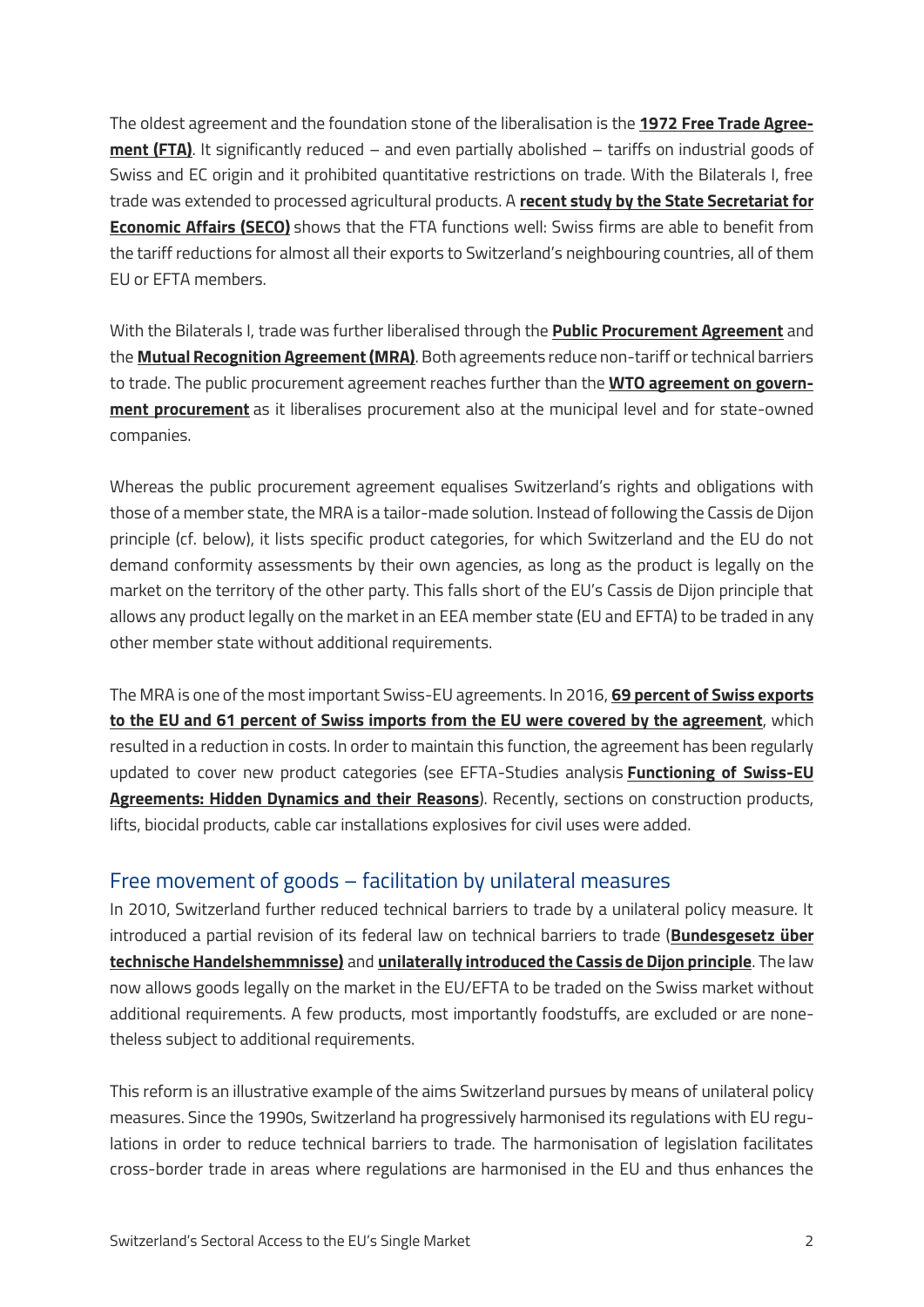competitiveness of the Swiss economy, because Swiss economic actors can use the same product standards for both the Swiss and European markets.

Where no harmonised EU regulations exist, harmonising Swiss legislation with EU standards is not possible. The unilateral introduction of the Cassis de Dijon principle thus mainly aims to facilitate the movement of goods from the EU/EFTA to Switzerland in non-harmonised areas. It seeks to enhance competition in the Swiss internal market, as the assumption is that more products from the EU will enter the Swiss market if this is possible without producers having to bear extra costs. More competition should reduce the high Swiss prices for consumer goods. An **[evaluation of the](https://www.seco.admin.ch/seco/de/home/Publikationen_Dienstleistungen/Publikationen_und_Formulare/Regulierung/regulierungsfolgenabschaetzung/vertiefte-rfa/revision-des-bundesgesetztes-ueber-die-technischen-handelshemmni/regulierungsfolgenabschaetzung--juni-2008-.html)  reform [did indeed find effects on prices](https://www.seco.admin.ch/seco/de/home/Publikationen_Dienstleistungen/Publikationen_und_Formulare/Regulierung/regulierungsfolgenabschaetzung/vertiefte-rfa/revision-des-bundesgesetztes-ueber-die-technischen-handelshemmni/regulierungsfolgenabschaetzung--juni-2008-.html)**, but they were less than had been hoped for.

Unilateral measures, be it the harmonisation of legislation to EU standards or others, have shortcomings compared to sectoral agreements. For example, the unilateral introduction of the Cassisde-Dijon principle does not allow Swiss goods produced according to Swiss standards to be traded on the EU market. They must meet the harmonised EU-standards or, in non-harmonised areas, the respective national standards, unless they are covered by the MRA.

## Free movement of persons

The Free Movement of Workers was already introduced with the Treaty of Rome, the founding treaty of the EEC. Better known as the Free Movement of Persons principle, it has its origins in the view of labour as a 'factor of production' and that factors of production need to circulate freely in a common market. The circulation of workers across the EU/EFTA states is facilitated by the right to take up residency, be employed and take up self-employed activities. More specifically, discrimination against citizens from other EU/EFTA states on the labour market is prohibited, administrative requirements for citizens from other member states are reduced to a minimum, professional qualifications are recognised and the social security systems are coordinated.

In Swiss-EU relations, this principle is covered by the **[Free Movement of Persons Agreement](https://www.eda.admin.ch/dea/en/home/bilaterale-abkommen/ueberblick/bilaterale-abkommen-1/personenfreizuegigkeit.html)  [\(FMPA\)](https://www.eda.admin.ch/dea/en/home/bilaterale-abkommen/ueberblick/bilaterale-abkommen-1/personenfreizuegigkeit.html)**, which is part of the Bilaterals I package. This agreement grants Swiss citizens in the EU/EFTA, and EU/EFTA citizens in Switzerland, the same rights. If they work, they obtain equal social security duties and rights. Contributions to social security systems in EU and EEA member states as well as Switzerland count for the determination of the citizen's rights in their state of residency and current employment. Social security systems are coordinated, but not unified, meaning that the social security contributions and entitlements are different in different states depending on the national systems.

Over time, the view of the free movement of persons principle in the EU has increasingly shifted to a view of persons not only as workers, but also as citizens. For example, citizens of EU member states are allowed to participate in local elections if they move to another EU member state. Swiss citizens are not EU citizens and do not have this right. The same is true for citizens of the EEA/EFTA states, who enjoy free movement of persons rights, but no political rights in the EU. In contrast to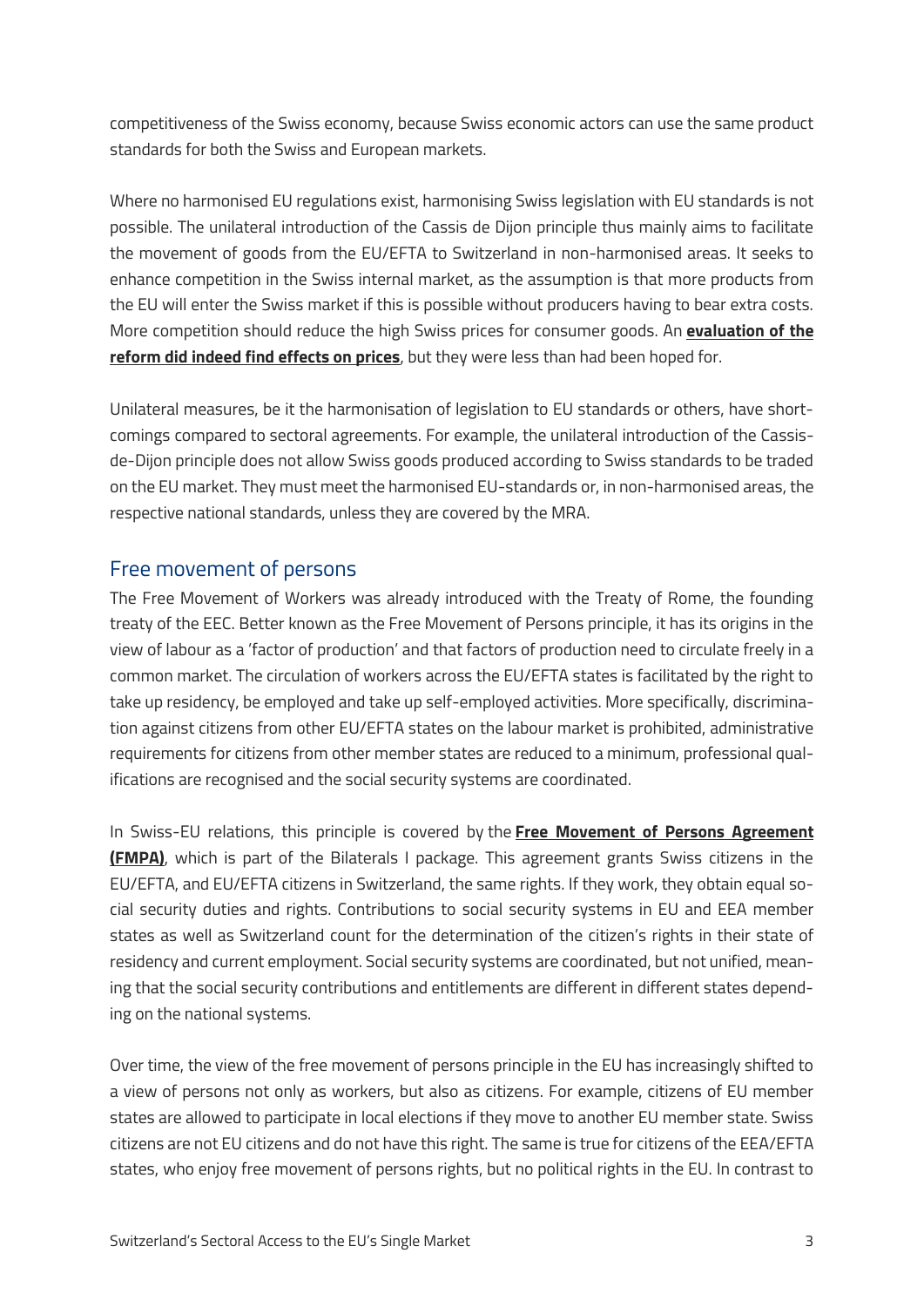the EEA/EFTA states, Switzerland did not incorporate the **[2004 directive on union citizen](https://eur-lex.europa.eu/legal-content/en/ALL/?uri=celex%3A32004L0038)[ship,](https://eur-lex.europa.eu/legal-content/en/ALL/?uri=celex%3A32004L0038)** [which nowadays is the legal basis for the free movement rights in the EU and, among other](https://eur-lex.europa.eu/legal-content/en/ALL/?uri=celex%3A32004L0038)  [things, extended social rights of EU citizens in other member states.](https://eur-lex.europa.eu/legal-content/en/ALL/?uri=celex%3A32004L0038)

The Schengen agreement on border control considerably facilitates the movement of persons across Europe in technical and practical terms, as it abolishes border controls. Switzerland has been an associate member of the Schengen area since 2008. But the association does not grant Swiss and EU citizens additional free movement rights.

#### Free movement of services

The issue of services cannot entirely be disentangled from the other freedoms. Hence, although there is no Swiss-EU agreement on liberalising services, service provisions are partly liberalised in the insurance agreement and in several agreements of the Bilaterals I: FMPA, public procurement, overland transport, civil aviation.

The **[Insurance Agreement](https://www.eda.admin.ch/dam/dea/de/documents/fs/02-FS-Versicherungen_de.pdf)** liberalises trade in services in very limited ways. Namely, it grants the right of establishment to Swiss insurance companies and their branches in the EU, and to EU insurance companies and their branches in Switzerland. It does not liberalise cross-border service provisions in the insurance sector.

The **[FMPA](https://www.eda.admin.ch/dam/dea/de/documents/fs/04-FS-Personenfreizuegigkeit_de.pdf)** liberalises cross-border service provisions by citizens from the EU/EFTA and Switzerland respectively for up to 90 days a year. Service provisions have to be notified to the Swiss authorities in advance. For periods longer than 90 days, service providers need to obtain an authorisation. The prior notification requirement should make it easier for Swiss authorities to monitor wage dumping. This requirement has been viewed for some considerable time by the EU as a breach of EU law. The draft institutional **[framework agreement](https://www.eda.admin.ch/dea/en/home/verhandlungen-offene-themen/verhandlungen/institutionelle-fragen.html)** defines a shortened prior notification requirement.

Service provisions have been further liberalised in the **[public procurement agreement](https://www.eda.admin.ch/dea/en/home/bilaterale-abkommen/ueberblick/bilaterale-abkommen-1/oeffentliches-beschaffungswesen.html)** (Bilaterals I), for example if public entities require services (e.g. in the areas of engineering or architecture); in the **[civil aviation agreement](https://www.eda.admin.ch/dea/en/home/bilaterale-abkommen/ueberblick/bilaterale-abkommen-1/luftverkehr.html)**, which grants Swiss airlines the right to fly to and from EU airports and to provide flights between EU airports (with or without a stopover in Switzerland); and, similarly, in the **[overland transport agreement](https://www.eda.admin.ch/dea/en/home/bilaterale-abkommen/ueberblick/bilaterale-abkommen-1/landverkehr.html)**, which liberalises the provision of transport for goods and persons between different EU/EFTA states. Transports between different places in one state are not covered. The restrictions imposed by the FMPA (especially the 90-day limit and prior notification) are only valid for areas that are not covered by these agreements.

Service liberalisation was also included in the Bilaterals II negotiations, but was abandoned because of irreconcilable positions. Today, the economic sectors that would be most affected by a service agreement are the insurance and financial sectors, and in both sectors there are voices both in favour of and against a service agreement. Many companies already have branches in the EU/EFTA which allow them to compete in the EU market on equal grounds. Private banks could benefit from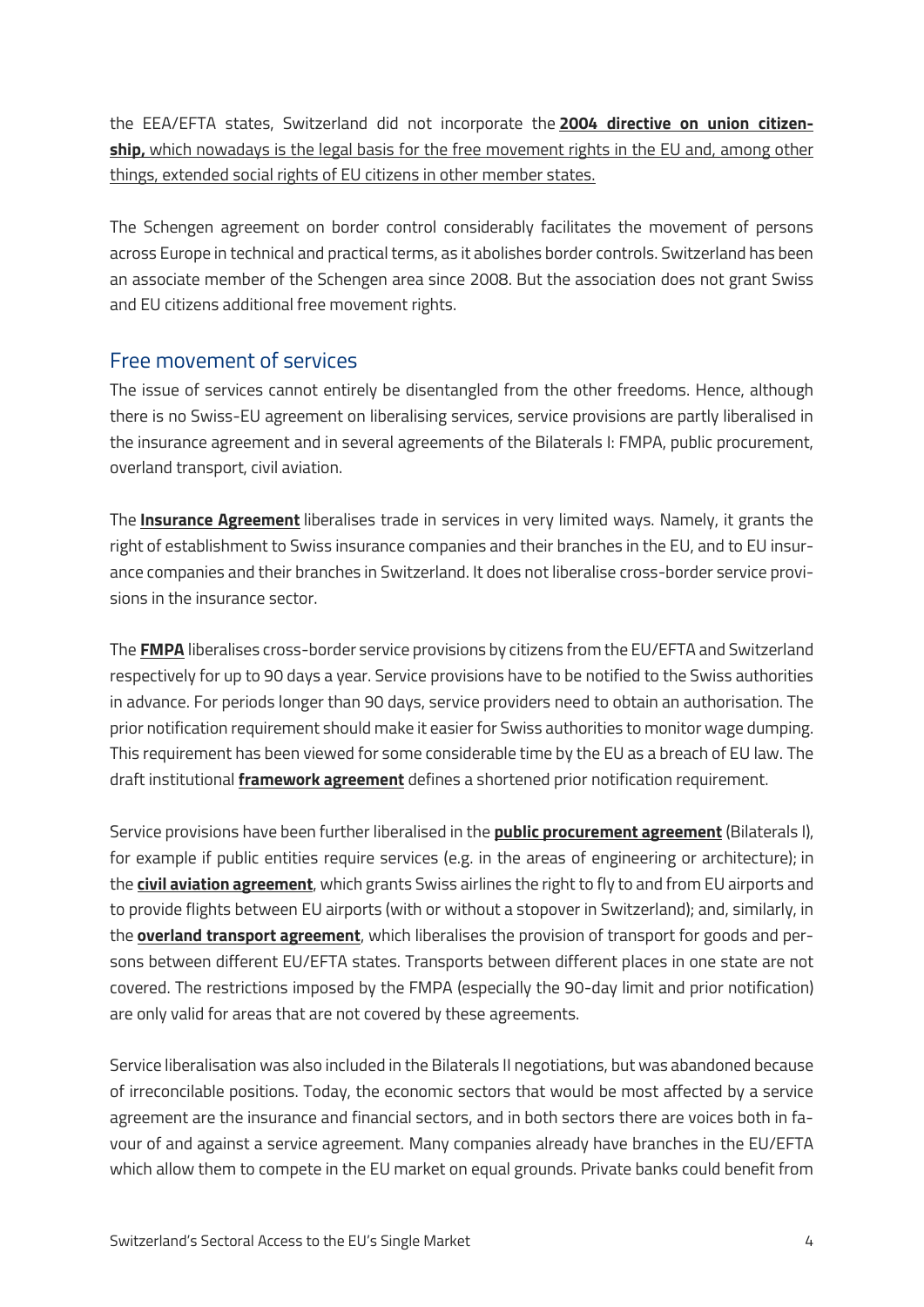a liberalisation of financial services that are subject to surveillance. Cantonal banks, on the other hand, fear that they would lose their state guarantees, as state aid is more severely regulated in the EU than in Switzerland. This example - representative of many sectors - shows how Switzerland's selective access to certain aspects of the EU's Single Market can benefit or harm very specific interests and actors in Switzerland.

#### Free movement of capital

In the EU, as well as in Switzerland, capital movements are in principle not subject to restrictions. In addition, both Switzerland and the EU are subject to the respective OECD rules. However, in the absence of a sectoral agreement on the free movement of capital, only a few areas have been specifically liberalised between Switzerland and the EU. The FMPA liberalises the right of EU citizens to purchase real estate property. The civil aviation agreement grants the right of establishment, including the foundation and management of companies and the taking-up of self-employed activity. However, it excludes the right to take over a firm.

## Conclusion

In terms of the four freedoms, Switzerland has, through its sectoral agreements, almost fully liberalised the movement of persons (with the exception of the union citizenship directive) and, to a very large degree, also the free movement of goods. The free movement of services has only been liberalised for specific sectors and always with some restrictions, whereas there are almost no specific rules for the movement of capital, mainly because Switzerland already has very liberal rules.

Despite this extensive liberalisation, Switzerland's access to the EU market remains selective. Switzerland does not participate in the common agricultural and fisheries policies (only trade in agricultural products is partly liberalised), is not part of the customs union, and, in contrast to the EU member states, pursues an independent trade policy. While these exceptions are similar to those of the EEA/EFTA states, Switzerland's market access is more limited even in the areas that are covered by sectoral agreements. Good examples are the less comprehensive and less dynamic MRA, the piecemeal liberalisation of cross-border service provisions and the prior notification requirements for service-provisions by EU/EFTA citizens. These limitations grant Switzerland some autonomy, which it uses, for example, in its policy measures against wage-dumping. But they also create tensions with the EU, which increasingly ties Switzerland's market access to the application of the rules that are valid for EU members in the single market.

The Swiss case thus shows that market access has been possible below the threshold of EU or even EEA membership. Economic interdependence, and especially the Swiss economy's export dependence, explains why the movement of goods is liberalised to a degree that by far exceeds a free trade agreement. On the other hand, the almost complete liberalisation of the free movement of persons is better explained by negotiation dynamics (see EFTA-Studies analysis **[The Logic of Negotiations](https://www.efta-studies.org/swiss-eu-logic-of-negotiations)  [between Switzerland and the EU](https://www.efta-studies.org/swiss-eu-logic-of-negotiations)**). The piecemeal liberalisation of service provisions shows how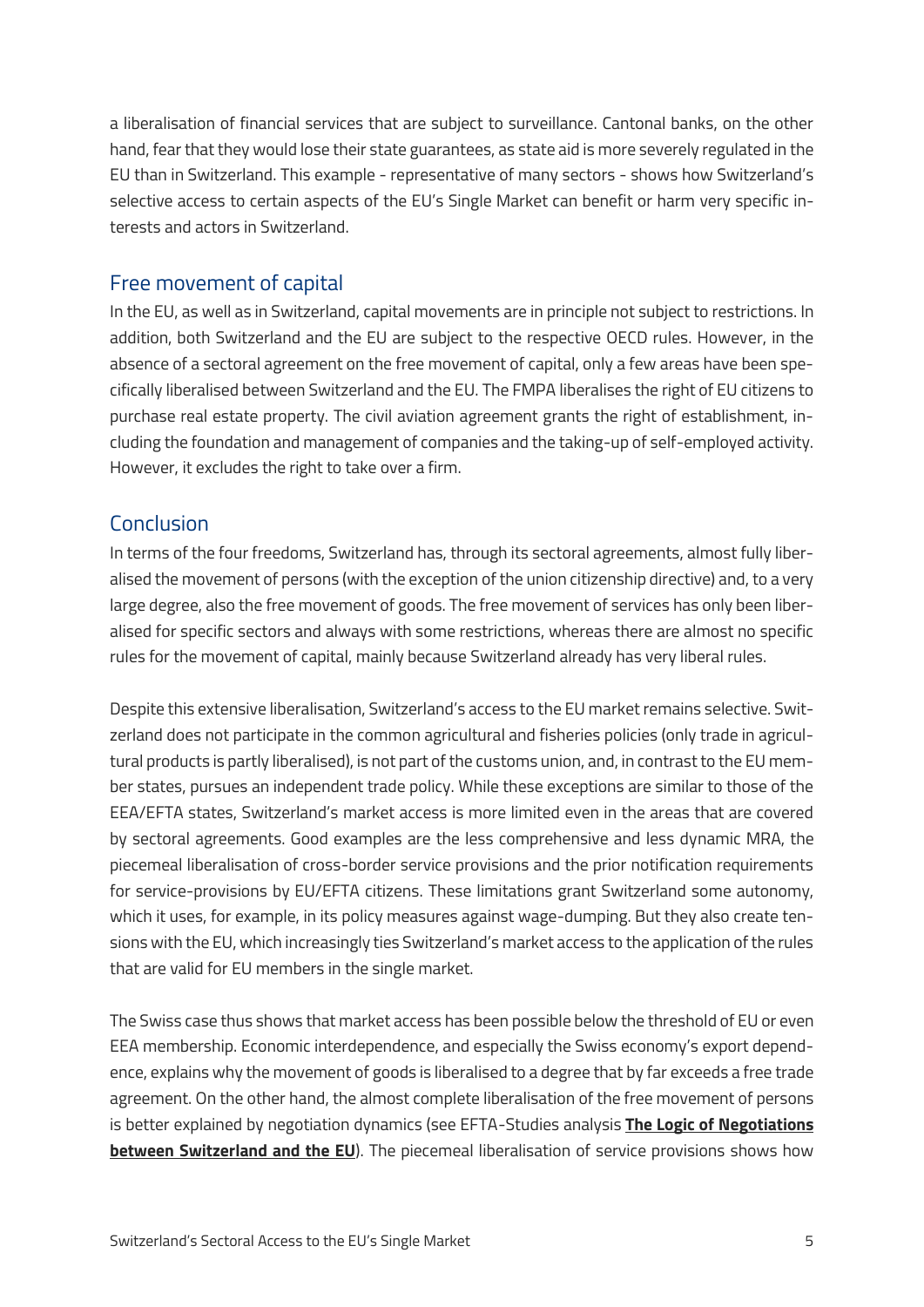the particularistic and in part contradictory interests of Swiss economic actors shape Switzerland's relationship with the EU.

#### To cite this article

Jenni, Sabine (2019): Switzerland's sectoral Access to the EU's Single Market. Analysis. efta-studies.org.

# Sources and Further Reading

Amgwerd, Matthias. 1998. "Autonomer Nachvollzug von EU-Recht durch die Schweiz unter spezieller Berücksichtigung des Kartellrechts." In *Basler Schriften zur Europäischen Integration:* Europainstitut der Universität Basel.

Bütikofer, Christian. 2013. "Versicherungen pfeifen auf EU-Abkommen." Handelszeitung, 11.08.2013, URL:

Church, Clive H., Christina Severin, and Bettina Hurni. 2007. "Sectors, structures and suspicions. Financial and other aspects of Swiss economic relations with the EU." In Switzerland and the European Union. A close, contradictory and misunderstood relationship., ed. C. H. Church. London and New York: Routledge.

Epiney, Astrid. 2009. "How does the European Union Law Influence Swiss Law and Policies?" In *Rediscovering* Public Law and Public Administration in Comparative Policy Analysis: a Tribute to Peter Knoepfel, ed. S. Nahrath and F. Varone. Bern: Haupt.

Forstmoser, Peter. 1999. "Der autonome Nach-, Mit- und Vorvollzug europäischen Rechts: das Beispiel der Anlagefondsgesetzgebung." In Der Einfluss des europäischen Rechts auf die Schweiz. Festschrift für Professor Roger Zäch zum 60. Geburtstag., ed. P. Forstmoser, H. C. v. d. Crone, R. H. Weber and D. Zobl. Zürich: Schulthess Polygraphischer Verlag.

Goetschel, Laurent. 2007. "The wider setting of Swiss foreign policy." In *Switzerland and the European Union.* A close, contradictory and misunderstood relationship, ed. C. H. Church. London and New York: Routledge.

Herren, David. 2012. "Das Cassis de Dijon-Prinzip im schweizerischen Recht: Gemeinsamkeiten und Divergenzen zum EU-Recht". In: Die Europakompatibilität des schweizerischen Wirtschaftsrechts: Konvergenz und Divergenz., ed. Cottier, Thomas. Basel: Helbing Lichtenhahn Verlag.

Jenni, Sabine. 2016. Switzerland's differentiated European integration. The last Gallic village? Basingstoke: Palgrave Macmillan.

Mach, Andre, Silja Häusermann, and Yannis Papadopoulos. 2001. "Economic regulatory reforms in Switzerland: adjustment without European integration, or how rigidities become flexible." Journal of European Public Policy 10 (2):301-18.

Mach, André, and Christine Trampusch. 2011. "The Swiss political economy in comparative perspective." In Switzerland in Europe. Continuity and change in the Swiss political economy., ed. A. Mach and C. Trampusch. London and New York: Routledge.

Schöchli, Hansueli. 2014. "Zweifel am Marktzugang für Schweizer Banken. Privatbanken wollen Abkommen mit der EU." nzz online, 17.01.2014, URL: https://www.nzz.ch/finanzen/privatbanken-wollen-abkommenmit-der-eu-1.18223096